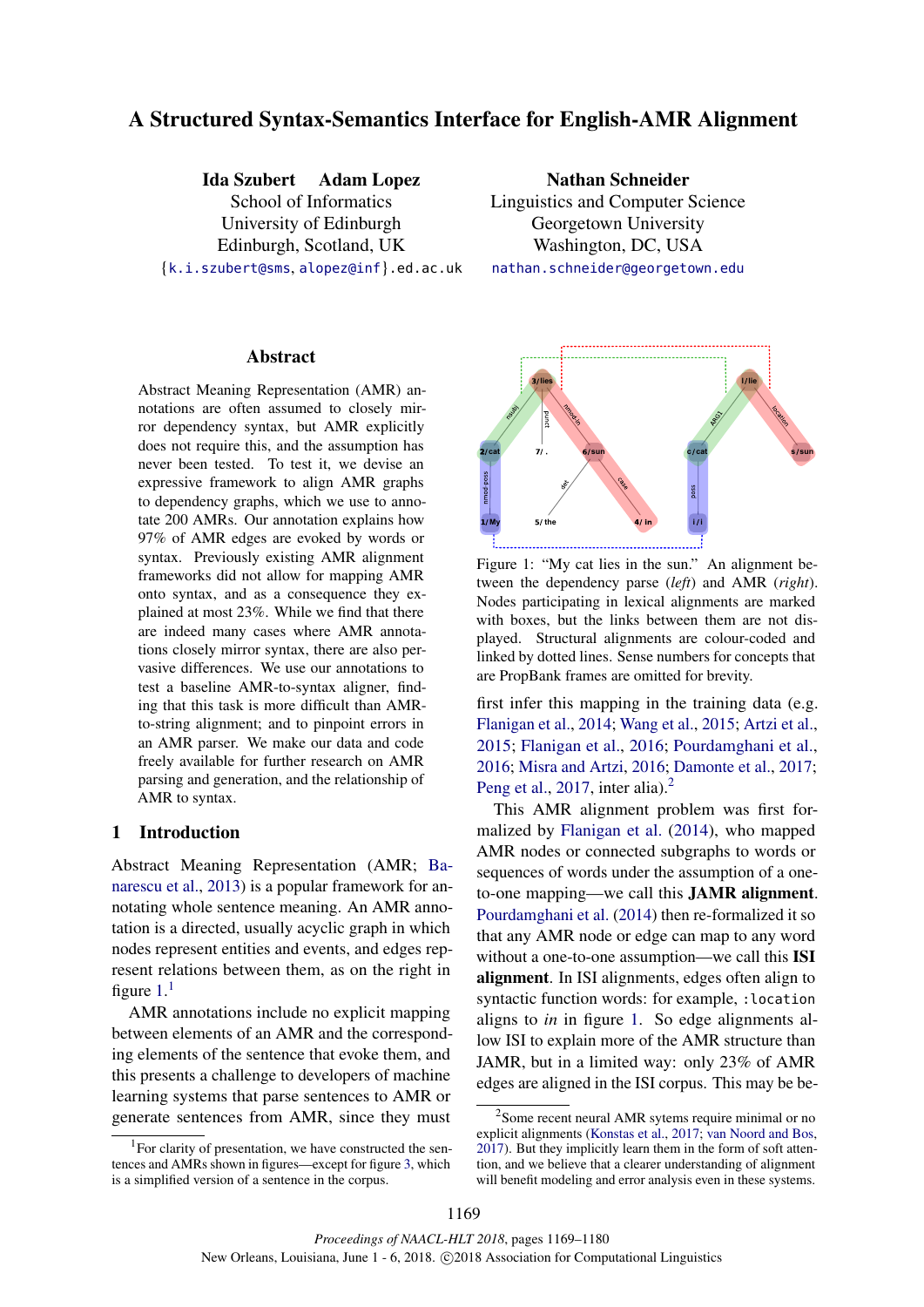cause edges are often evoked by syntactic structure rather than words: for instance, the :ARG1 edge in figure 1 is evoked by the fact that *cat* is the subject of *lies* and not by any particular word.

Although it seems sensible to assume that all of the nodes and edges of an AMR are evoked by the words and syntax of a sentence, the existing alignment schemes do not allow for expressing that relationship. We therefore propose a framework expressive enough to align AMR to syntax (§2) and use it to align a corpus of 200 AMRs to dependency parses. We analyse our corpus and show that the addition of syntactic alignments allows us account for 97% of the AMR content.

Syntactic-semantic mappings are often assumed by AMR parsing models (e.g. Wang et al., 2015; Artzi et al., 2015; Damonte et al., 2017), which is understandable since these mappings are wellstudied in linguistic theory. But AMR explicitly avoids theoretical commitment to a syntaxsemantics mapping: Banarescu et al. (2013) state that "AMR is agnostic about how we might want to derive meanings from strings." If we are going to build such an assumption into our models, we should test it empirically, which we can do by analysing our corpus. We observe some pervasive structural differences between AMR and dependency syntax (§3), despite the fact that a majority of AMR edges map easily onto dependency edges.

Since syntactic alignment can largely explain AMRs, we also develop a baseline rule-based aligner for it, and show that this new task is much more difficult than lexical alignment (§4). We also show how our data can be used to analyze errors made by an AMR parser (§5). We make our annotated data and aligner freely available for further research.<sup>3</sup>

## 2 Aligning AMR to dependency syntax

Our syntactic representation is dependency grammar, which represents the sentence as a rooted, directed graph where nodes are words and edges are grammatical relations between them (Kruijff, 2006). We use Universal Dependencies (UD), a cross-lingual dependency annotation scheme, as implemented in Stanford CoreNLP (Manning et al., 2014). Within the UD framework, we use *enhanced* dependencies (Schuster and Manning, 2016), in which dependents can have more than one head, resulting in dependency graphs  $(DGs)$ .<sup>4</sup>

Our alignment guidelines generalize ideas present in the existing frameworks. We want to allow many-to-many alignments, which we motivate by the observation that some phenomena cause an AMR graph to have one structure expressing the same information as multiple DG structures, and vice versa. For instance, in figure 2 the AMR subgraph representing Cruella de Vil aligns to two subgraphs in the dependency graph because of pronominal coreference. In the other direction, in figure 3 the *capabilities* node aligns to both capable nodes in the AMR, which is a result of the AMR treating conjoined adjectival modifiers as a case of ellipsis. The alignments we propose hold between subgraphs of any size. By aligning subgraphs we gain expressiveness needed to point out correspondences between semantic and syntactic structure. If AMR and DG were very similar in how they represent information, such correspondences would probably hold between subgraphs consisting of a single edge, as in figure 1 *cat nmod:poss nmod:poss nmod:poss nmod:poss***<b>***nmod:poss nmod:poss nmod:poss nmod:poss***<b>***nmod:poss nmod:poss nmod:poss nmod:poss nmod:poss*sign abstracts away from syntax and it should not be assumed that all mappings will be so clean. For example, the same figure has  $lies \frac{nmod-in}{sun} sun \xrightarrow{case} in$ ∼ lies <sup>location</sup> sun. Moreover, AMR represents the meaning of particular words or phrases with elaborate structures, the result of which might be that the same information is expressed by a single word and a complex AMR subgraph, as in figure 3 where AMR represents *general* as person-®ARG0-of<br>
person-®→have-org-role→sgeneral.

#### 2.1 Overview

An alignment is a link between subgraphs in an AMR and a DG which represent equivalent information. Given a sentence's DG and AMR we define an alignment as a mapping between an AMR subgraph and a DG subgraph. Lexical alignments (§2.2) hold between pairs of nodes, and nodes from either graph may participate in multiple lexical alignments. Structural alignments (§2.3) hold between pairs of connected subgraphs where at least one of the subgraphs contains an edge.

<sup>&</sup>lt;sup>4</sup>We chose UD because it emphasises shallow and semantically motivated annotation, by the virtue of which it can be expected to align relatively straightforwardly to a semantic annotation such as AMR. Aligning AMR with different versions of dependency grammar (e.g. Prague) or different syntactic frameworks (e.g. CCG, TAG) would be an interesting extension of our work.

<sup>3</sup> https://github.com/ida-szubert/amr\_ud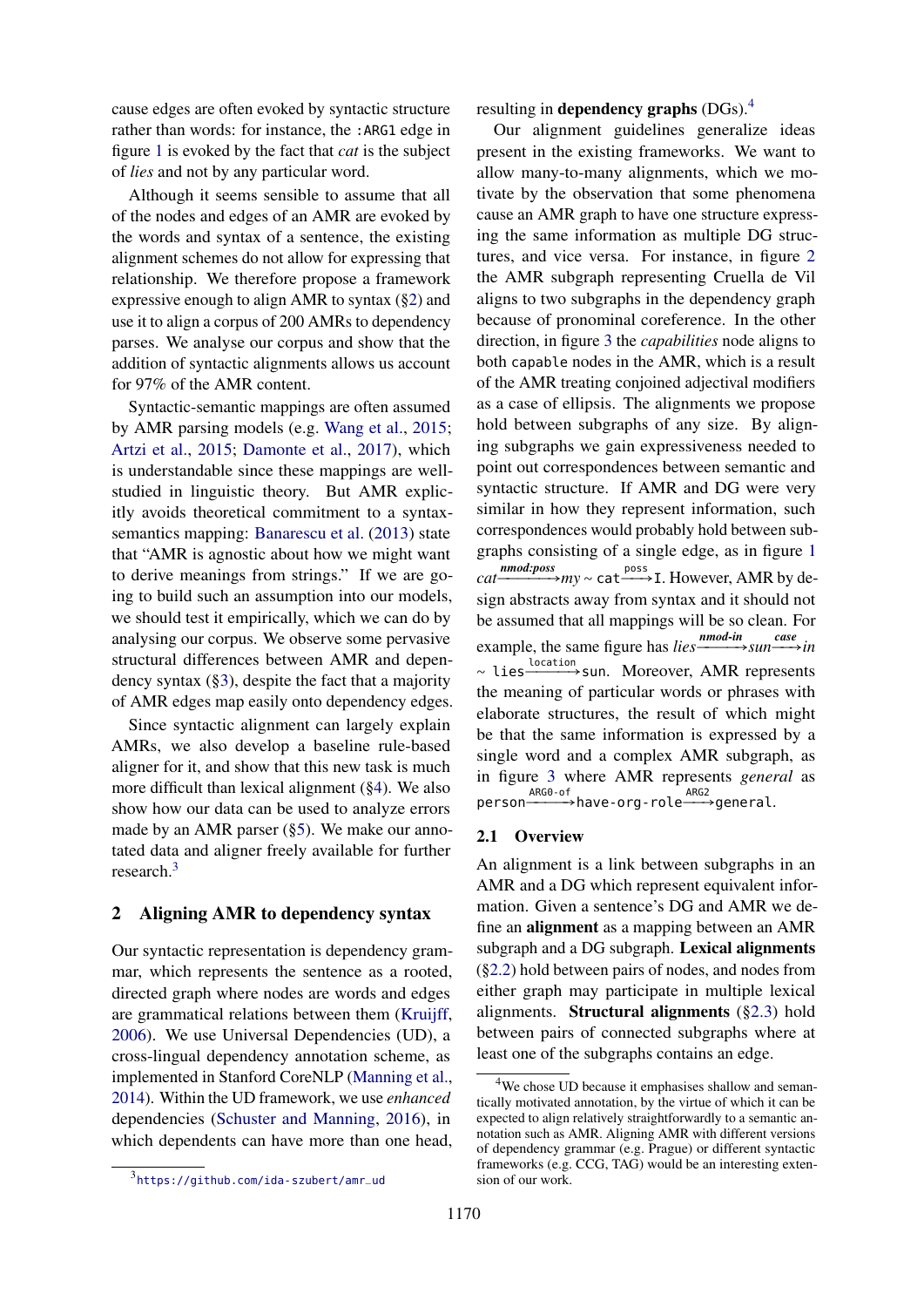

Figure 2: "In the story, evildoer Cruella de Vil makes no attempt to conceal her glee and greed." For legibility in this and following figures only a subset of the structural alignments are shown.

In the following two sections we discuss the types of alignments that our framework allows. More detailed guidelines regarding how to align particular linguistic constructions can be found in appendix A.

## 2.2 Lexical alignments

A lexical alignment should hold between a word and an AMR concept if the latter is judged to express the lexical meaning of the former. Node labels usually reflect their lexically aligned word or its lemma, including derivational morphology (e.g. *thirsty* ∼ thirst-01). Thus, string similarity is a useful heuristic for lexical alignment. $5$ 

Most AMR nodes align lexically to a single word. Cases of one-to-many alignments include coreference, when an entity is mentioned multiple times in the sentence, and multiword expressions such as a verb-particle constructions (*pay off* ∼ pay-off-02) and fixed grammatical expressions (*instead of* ∼ instead-of-91). Occasionally an AMR node does not lexically align to any DG node. This is true for constants indicating sentence mood such as imperative, implicit uses of *and* to group list items, inferred concept nodes such as entity

types, name in named entities, and -91 frames like have-org-role-91.

Most words are lexically aligned to a single AMR node, if they are aligned at all. A word may align to multiple AMR nodes if it is duplicated in the AMR due to ellipsis or distributive coordination (*capabilities* aligns to c2 / capable and  $c3$  / capable in figure 3), or if it is **morpholog**ically decomposed in the AMR (*evildoer* aligns to evil and do-02 in figure 2). Many words are not lexically aligned to any AMR node, including punctuation tokens, articles, copulas, nonmodal auxiliaries, expletive subjects, infinitival *to*, complementizer *that*, and relative pronouns.

## 2.3 Structural alignments

Structural alignments primarily reflect compositional grammatical constructions, be they syntactic or morphological. Note that the structural alignments build upon the lexical ones. Structural alignments hold between two subgraphs, at least one of which is larger than a single node. If a subgraph includes any edges, it automatically includes nodes adjacent to those edges. Structural alignments need not be disjoint: an edge can appear in two or more distinct alignments. Nodes and edges in both AMR and DG may be unaligned.

## 2.3.1 Constraints on structural alignments

The ability to align subgraphs to subgraphs gives considerable flexibility in how the annotation task

<sup>&</sup>lt;sup>5</sup>Exceptions include: pronouns with noun antecedents in the sentence; the - indicating negative polarity, which lexically aligns to *no*, *not*, and negative prefixes; modal auxiliaries, e.g., *can* ∼ possible; normalized dates and values such as *February* ∼ <sup>2</sup> in a date-entity; and amr-unknown, which aligns to wh-words.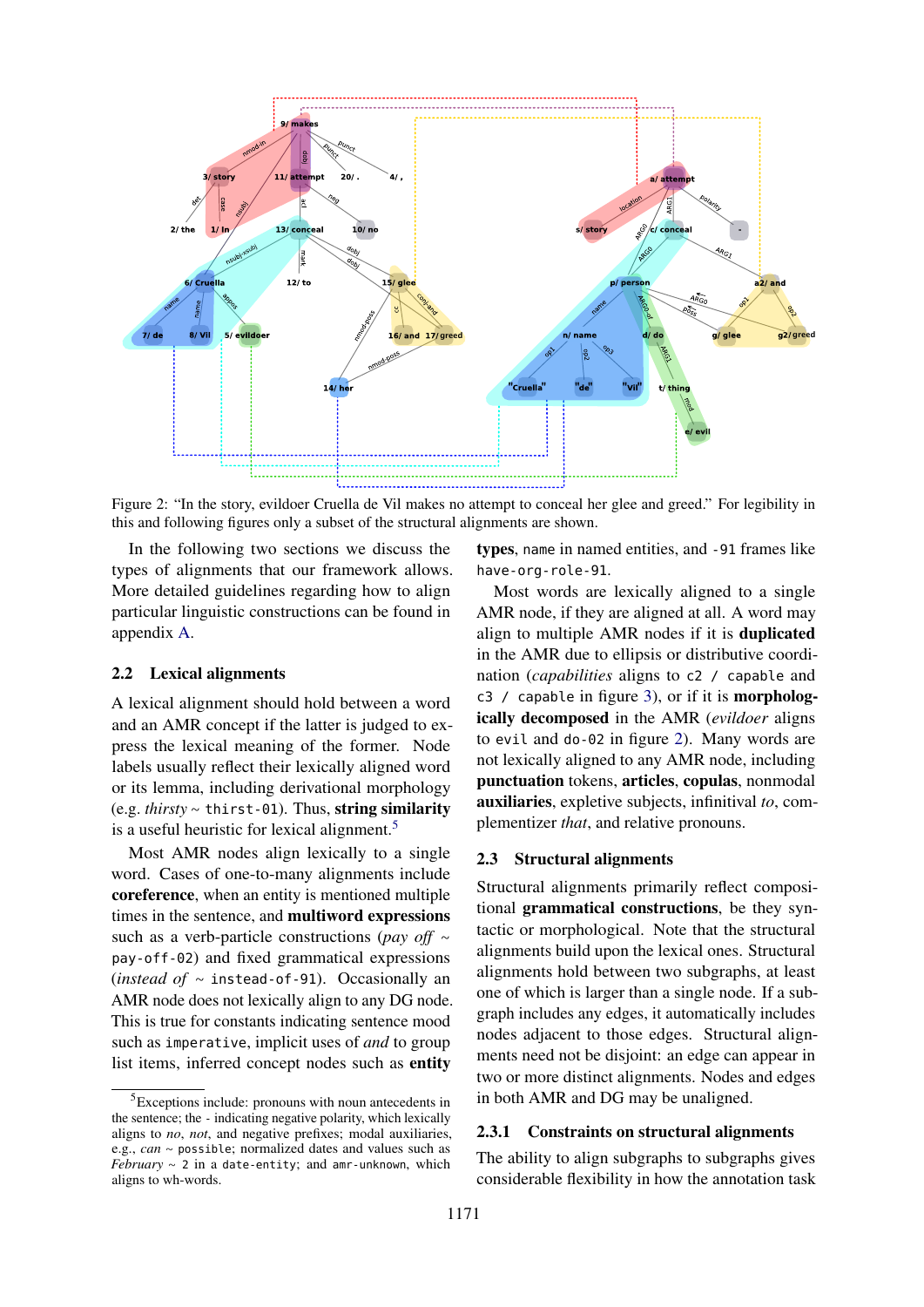

Figure 3: "The general is confident in the nation's defense and security capabilities."

can be interpreted. We establish the following principles to guide the specification of alignment:

Connectedness Principle. In an alignment *d* ∼ *a*, *d* must be a connected subgraph of the DG, and *a* must be a connected subgraph of the AMR.

**Minimality Principle.** If two alignments,  $d \sim a$ and  $d' \sim a'$ , have no dependency or AMR edges in common, then their union  $d \cup d' \sim a \cup a'$  is redundant, even if it is valid. Individual alignments should be as small as possible; we believe compositionality is best captured by keeping structures minimal. Therefore, in figure 1 there is no alignment between subgraphs spanning *My*, *cat*, *lies* and i, cat, lie. Such subgraphs do express equivalent information, but the alignment between them decomposes neatly into smaller alignments and we record only those.

Subsumption Principle. This principle expresses the fact that our alignments are hierarchical. Structural alignments need to be consistent with lexical alignments: for subgraph *a* to be aligned to subgraph *d*, all nodes lexically aligned to nodes in *a* must be included in *d*, and vice versa. Moreover, structural alignments need to be consistent with other structural alignments. A structural alignment *d* ∼ *a* is valid only if, for every connected AMR subgraph  $a_{\leq} \subset a$  which is aligned to a DG subgraph,  $d' \sim a_{\leq}$ , we also have that  $d'$  is a subgraph of *d*—and vice versa for every  $d_{\leq} \subset d$ .

Further, if *a* contains a node *n* which is not lexically aligned but which is part of a structurally aligned subgraph  $a'$  such that  $d' \sim a'$ , it needs to be the case that  $a' \subset a \wedge d' \subset d$  or

*a*<sup> $'$ </sup> ⊃ *a* ∧ *d*<sup> $'$ </sup> ⊃ *d*. (And vice versa for nodes in *d*.) For example, *conceal* <u>nubj-xsubj</u> Cruella ∼ conceal <sup>ARGO</sup> person <sup>name</sup> name <sup>op1</sup> cruella is not a valid alignment, because the AMR side contains nodes person and name, which are not lexically aligned but which are both parts of a structural alignment marked in blue.

Coordination Principle. If an alignment contains a dependency edge between two conjuncts, or between a conjunct and a coordinating conjunction, then it must also include all conjuncts and the conjunction. This preserves the integrity of coordinate structures in alignments. For example, in figure 2 there is no alignment  $glee \xrightarrow{cc} and \sim \text{and} \xrightarrow{op1} \text{glee};$ only the larger structure which includes the greed nodes is aligned.

Named Entity Principle. Any structural alignment containing an AMR name node or any of the strings under it must contain the full subgraph rooted in the name plus the node above it specifying the entity type. This means that for example, in figure 2 there is no alignment *conceal nsubj-xsubj Cruella* ∼ conceal ARGO<br>
⇒person → name → "Cruella".

Such an alignment would also be stopped by the Subsumption Principle provided that the blue alignment of the whole name was present. The Named Entity Principle is superfluous, but is provided to explicitly describe the treatment of such constructions.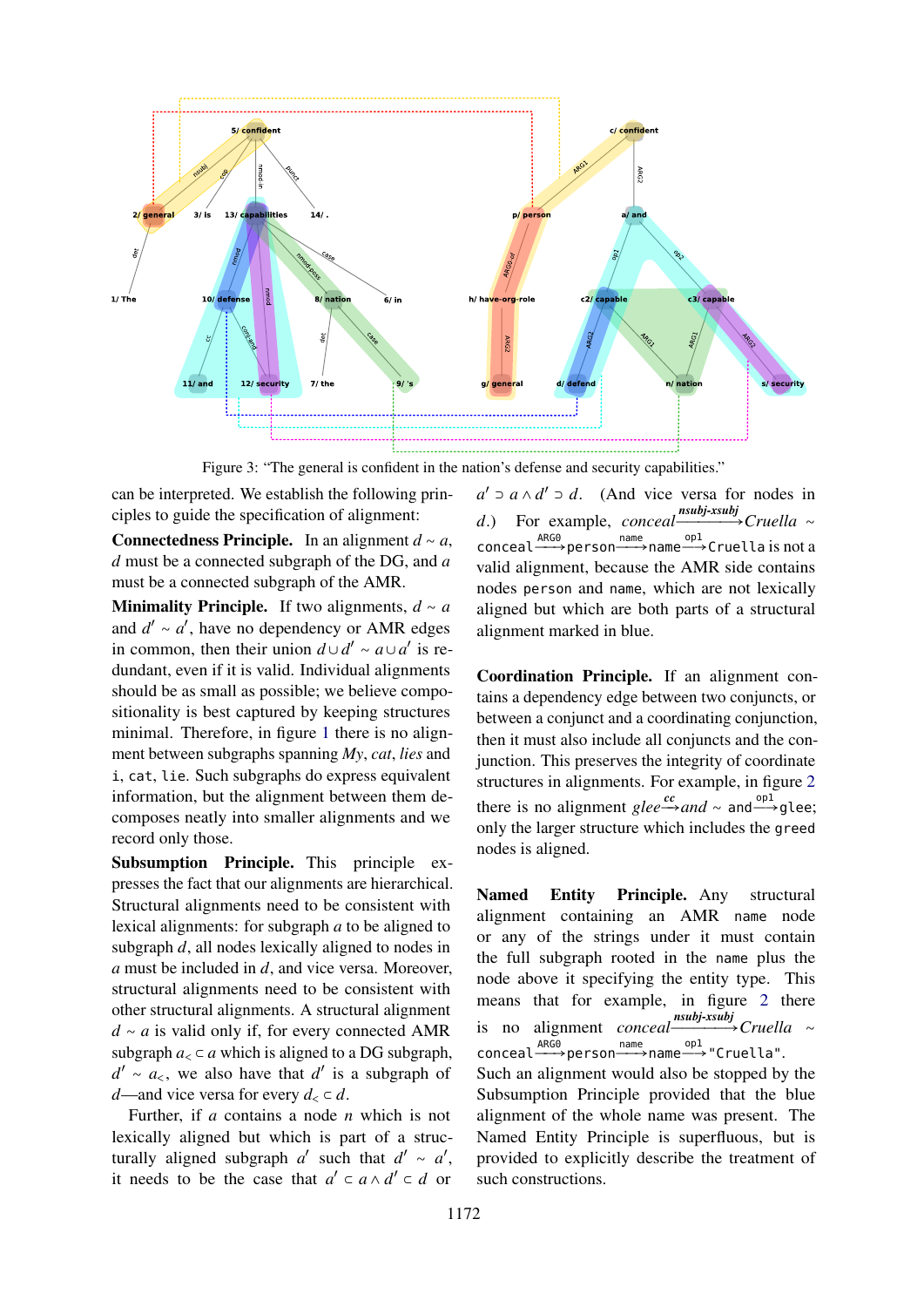## 2.3.2 Typology of structural alignments

The smallest structure which can participate in a structural alignment is a single node, provided that it is aligned to a subgraph containing at least one edge. A DG node may align to an AMR subgraph if the word is morphologically decomposed or otherwise analyzed in the AMR (e.g. in figure 2, *evildoer* ∼ person<sup>\_ARG0-of</sup>do-02<sup>\_ARG1</sup>>thing<sup>\_\_→</sup>evil). Examples of DG structures whose meaning is expressed in a single AMR node include light verb constructions, phrasal verbs, and various other multiword expressions (e.g. in figure 2, *makes dobj* ÐÐ→*attempt* ∼ attempt-01).

Conceptually the simplest case of structural alignment is one edge to one edge, as in the blue and green alignments in figure 1. For such an alignment to be possible, two requirements must be satisfied: nodes which are endpoints of those edges need to be aligned one-to-one; and the AMR relation and the syntactic dependency must map cleanly in terms of the relationship they express.

A one edge to multiple edges alignment arises when either of those requirements is not met. To see what happens in absence of one-to-one endpoint alignments let's look at the relation between *confident* and *general* in figure 3. The DG *general* node is aligned to an AMR subgraph: *general* ∼ person $\xrightarrow{\text{ARG0-of}}$ have-org-role $\xrightarrow{\text{ARG2}}$ general. All alignments which involve the *general* node on the DG side need to include its aligned subgraph on the AMR side. It necessarily follows that the AMR subgraphs in those alignments will contain more edges that the DG ones; in this case the yellow subgraph in DG has 1 edge, and in AMR 3 edges. As for the second requirement, it is possible for one graph to use multiple edges to express a relationship when the other graph needs only one. This is the case for *lie*  $\frac{nmod-in}{s}$ sun  $\frac{case}{s}$ *in* ∼ lie  $\frac{location}{s}$ sun in figure 1. An example which combines both the node- and edge-related issues is marked in red in figure 2.

Finally, we also allow for many edges to many edges alignments. This may seem counterintuitive considering the assumption that we want to capture mappings between relations expressed in DG and AMR, and that we want to align minimal subgraphs. There are cases where an alignment is actually capturing a single relation, but we need to treat a subgraph as an endpoint of the edge both in DG and AMR. For instance, consider in figure 2 the relationship that holds between Cruella de Vil and concealing, expressed syntactically as an *nsubj-xsubj* edge and semantically as an ARG0 edge. One of the entities involved in that relationship, Cruella, is represented by a 2 edge DG subgraph and a 4-edge AMR subgraph. Consequently, the alignment covering the DG and AMR edges that relate Cruella to concealing must link subgraphs consisting respectively of 3 and 5 edges. A more difficult case of many edges to many edges alignment arises when relationships between nodes are expressed so differently in the DG and AMR that given an edge in one graph it is not possible to find in the other graph a subgraph that would convey the same information without also including some other information. Coordination has this property: e.g. in figure 2 the *conj-and* dependency between *glee* and *greed* has no counterpart in the AMR. There is no edge between AMR nodes aligned to those words, and the smallest AMR subgraph which contains them also contains and, which is itself lexically aligned. We cannot align *glee* conjand<br>
⇒greed ∼ glee ← and → greed because of the rule that all lexically aligned nodes in one subgraph must be aligned to nodes in the other subgraph. Therefore we need to extend the DG side to *and* ← *glee* <sup>conj-and</sup> *greed*.

## 3 Manually aligned corpus

We annotated a corpus of 200 AMR-sentence pairs (3813 aligned structures) using the guidelines of §2 and appendix A. 6

Data selection. To create the corpus we drew a total of 200 AMR-sentence pairs: 135 from the training split of the AMR Annotation Release 1.0 (Knight et al., 2014), 55 from the training split of The Little Prince Corpus  $v1.6$ <sup>7</sup> and 10 sentences from the Adam part of the CHILDES Brown corpus (Brown, 1973), for which AMRs were produced by an experienced annotator. Seventy items were selected to illustrate particular linguistic phenomena.<sup>8</sup> The remaining 130 were selected at random.

<sup>6</sup>We followed the precedent of previous AMR-to-sentence alignment corpora (see §4.2) in including 200 sentences in our gold standard, though ours was a different sample.

<sup>7</sup> https://amr.isi.edu/download/

amr-bank-struct-v1.6.txt

<sup>8</sup>Namely: relative clauses, reflexive and non-reflexive pronominal anaphora, subject and object control, raising, exceptional case marking, coordination, wh-questions, dosupport questions, ellipsis, expletives, modal verbs, light verbs, comparison constructions, and quantification.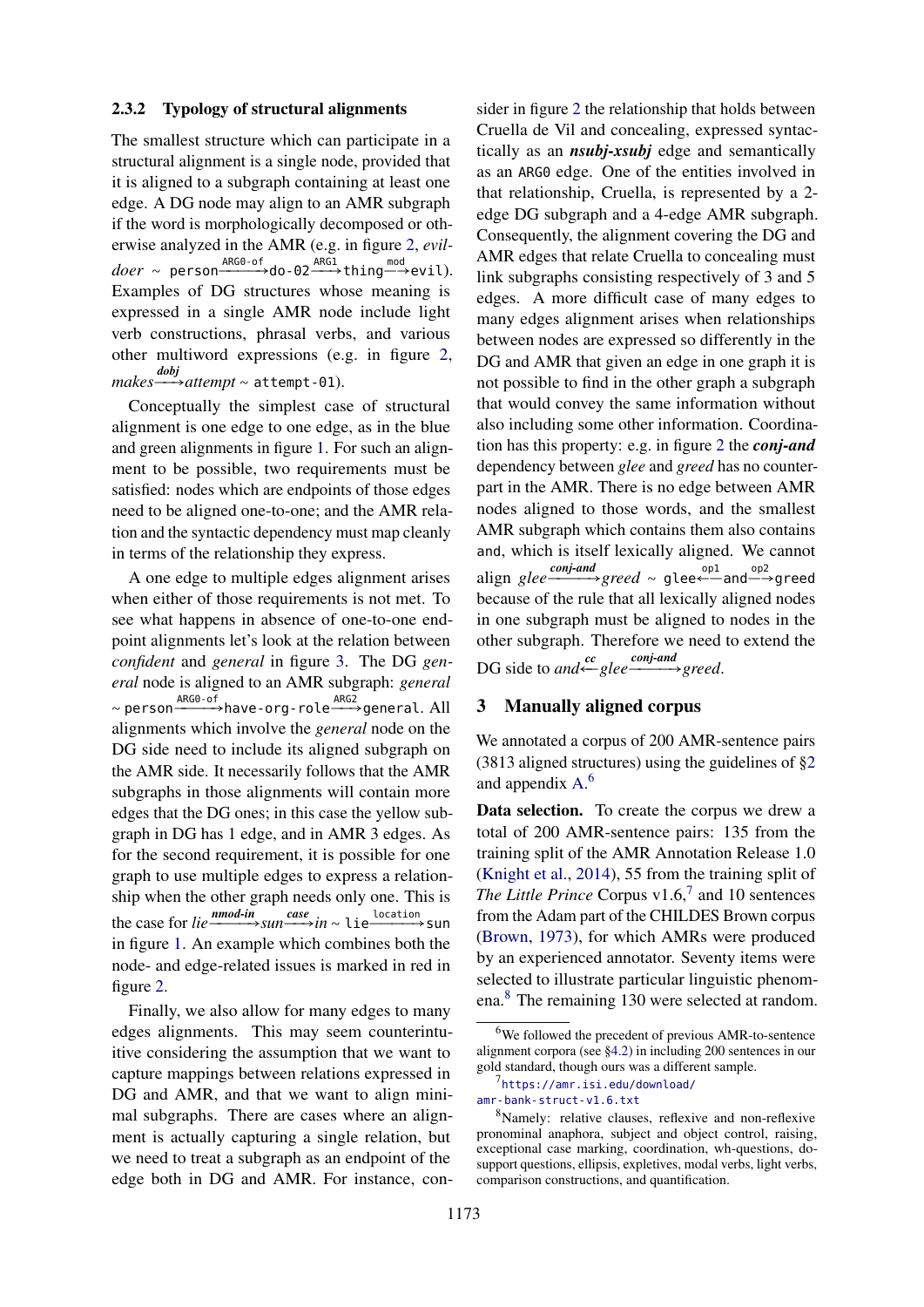Preprocessing. Dependency parses were obtained using Stanford CoreNLP neural network parser<sup>9</sup> (Chen and Manning, 2014) and manually corrected. The final parses conform to the en $h$ anced UD guidelines, $\overline{10}$  except they lack enhancements for ellipsis.

Inter-annotator agreement. The corpus was created by one annotator. To assess inter-annotator agreement, a second annotator deeply familiar with UD and AMR annotated a random sample of sentences accounting for 10% of alignments in the corpus. The overall inter-annotator  $F_1$ -score was 88%, with 96% agreement on lexical alignments and 80% on structural alignments. We take this as an indication that our richly structured alignment framework as laid out in §2 is reasonably well-defined for annotators.

#### 3.1 Coverage

To assess our attempt to explain as much of the AMR as possible, we computed the proportion of AMR nodes and edges that participate in at least one alignment. Overall, 99.3% of nodes and 97.2% of edges in AMRs are aligned. We found that 81.5% of AMR graphs have full coverage, 18.5% have at least one unaligned edge, and 7.5% have one unaligned node (none had more than one; all unaligned nodes express mood or discourse-related information: interrogative, and, and say). We conclude that nearly all information in an AMR is evoked by lexical items or syntactic structure.

We expected coverage of DG to be lower because punctuation and many function words are unaligned in our guidelines (§2.2). Indeed, only 71.4% of words and 65.2% of dependency edges are aligned.

### 3.2 Syntactic-semantic similarity

The similarity of AMR to syntax in examples like figure 1 invites the assumption of a close mapping, which often seems to be made in AMR parsers (Wang et al., 2015; Artzi et al., 2015; Misra and Artzi, 2016; Damonte et al., 2017) and aligners (Chu and Kurohashi, 2016; Chen and Palmer,

| simple configurations |            |               | complex configurations |            |               |  |  |
|-----------------------|------------|---------------|------------------------|------------|---------------|--|--|
| max<br>config.        | #<br>sents | avg.<br>words | max<br>config.         | #<br>sents | avg.<br>words |  |  |
| 1:1                   | 18         | 8.7           | 2:2                    | 21         | 12.9          |  |  |
| 1:2                   | 16         | 13.1          | 2:3                    | 14         | 16.0          |  |  |
| 3:1                   | 12         | 13.4          | 3:2                    | 13         | 16.8          |  |  |
| 2:0                   | 6          | 5.8           | 3:4                    | 12         | 20.3          |  |  |
| 1:3                   | 5          | 13.2          | 3:3                    | 10         | 19.1          |  |  |
| other                 | g          | 15.2          | other                  | 64         | 20.9          |  |  |
| total:                | 66         | 11.6          |                        | 134        | 18.0          |  |  |

Table 1: Number of sentences whose highest alignment configurations is max config.

 $2017$ ).<sup>11</sup> Such an attitude reflects decades of work in the syntax-semantics interface (Partee, 2014) and the utility of dependency syntax for other forms of semantics (e.g., Oepen et al., 2014; Reddy et al., 2016; Stanovsky et al., 2016; White et al., 2016; Zhang et al., 2017; Hershcovich et al., 2017). However, this assumption has not been empirically tested, and as Bender et al. (2015) observe, it is an assumption not guaranteed by the AMR annotation style. Having aligned a corpus of AMR-DG pairs, we are in a position to provide empirical evidence.

Are AMRs and dependency graphs structurally similar? We approach the question by analyzing the sizes of subgraphs used to align the two representations of the sentence.

We define the size of a subgraph as the number of edges it contains. If a structure consists of a single node, we say its size is 0. The configuration of an alignment is then the pair of sizes for its AMR and DG sides; for example, an alignment with 1 AMR edge and 2 DG edges has configuration 1:2. We call an alignment configuration *simple* if at least one of the subgraphs is a single edge, indicating that there is a single relation which the alignment captures. *Complex* configurations cover multiple relations. By principle of minimality we infer that some structural difference between the graphs prevented those relations from aligning individually.

One measure of similarity between AMR and DG graphs is the configuration of the most complex subgraph alignment between them. Configuration a:b is higher than c:d if  $a + b > c + d$ . However, all configurations involving 0 are lower than those which do not. A maximum of 1:1 means the graphs have only node-to-node, node-to-edge, and edge-toedge alignments, rendering the graphs isomorphic (ignoring edge directions and unaligned nodes). In

 $9^9$ The corpus is annotated with UD v1; a release of the dataset converted to UD v2 is planned for the future. We used the pretrained dependency parsing model provided in CoreNLP with depparse.extradependencies set to MAXIMAL, and used collapsed CCprocessed dependencies.

<sup>10</sup>http://universaldependencies.org/u/overview/ enhanced-syntax.html

 $11$ In particular, Chen and Palmer (2017) align dependency paths to AMR edges. However, their evaluation only considers node-to-node alignment, and their code and data are not available for comparison at the time of this writing.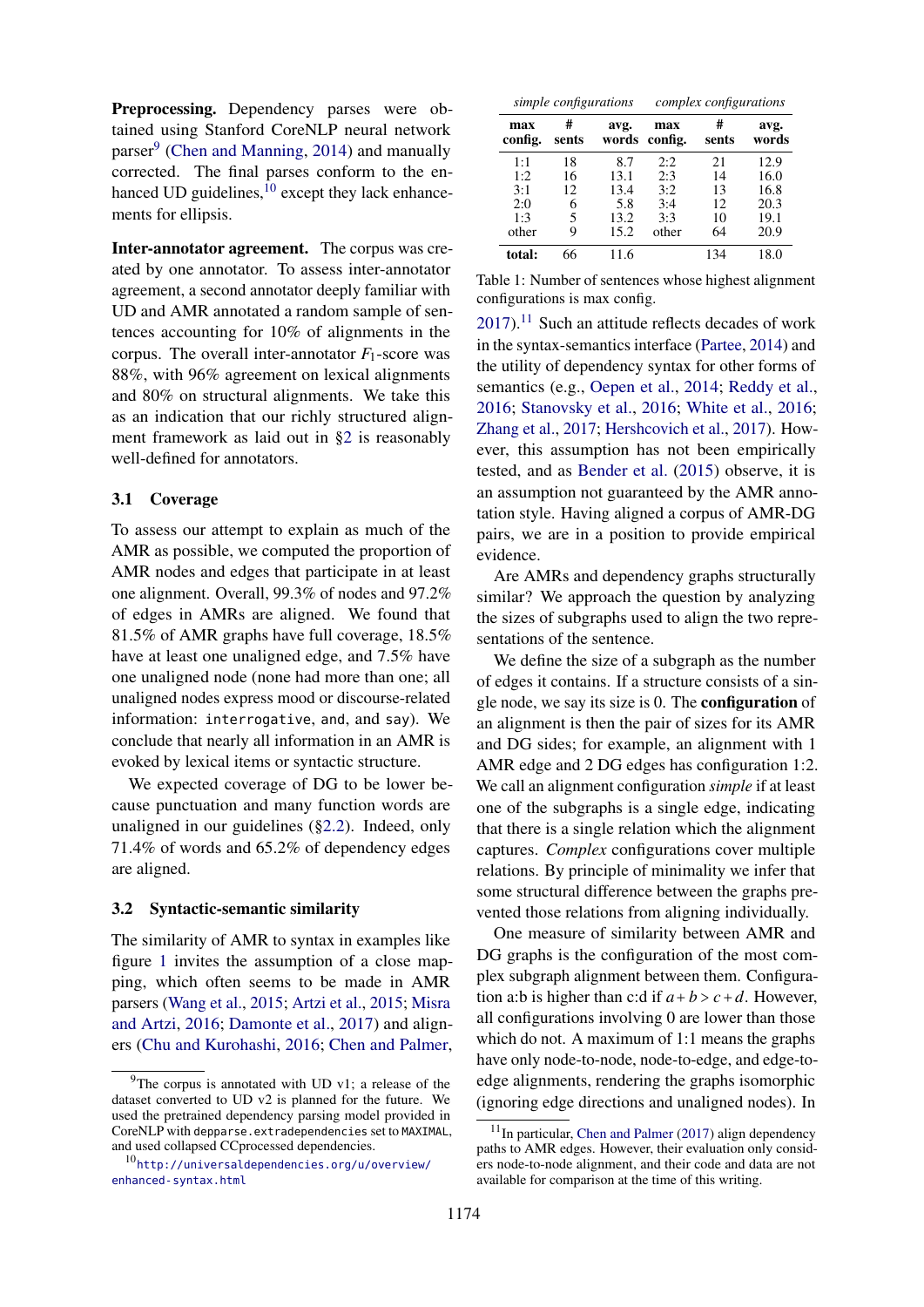| named<br>entities |     | coordination |     | semantic<br>decomposition |    | quantities<br>& dates |          | other |      | overall |      |
|-------------------|-----|--------------|-----|---------------------------|----|-----------------------|----------|-------|------|---------|------|
| 2:0               | 112 | 2:2          | 30  | 1:0                       | 32 | 2:1                   | 15       | 0:0   | 1946 | 0:0     | 1946 |
| 3:1               | 44  | 3:4          | 14  | 2:0                       | 14 | 3:0                   |          | 1:1   | 1002 | 1:1     | 1046 |
| 4:2               |     | 3:3          | 13  | 2:1                       | 11 | 1:0                   | 4        | 1:2   | 220  | 1:2     | 244  |
| 1:1               | 6   | 4:3          | 5   | 4:1                       | 6  | 3:2                   | 3        | 1:0   | 42   | 2:0     | 127  |
| 5:2               | 4   | 3:2          | 5   | 3:1                       | 6  | 8:2                   |          | 2:2   | 42   | 2:2     | 83   |
| other             | 20  | other        | 50  | other                     | 15 | other                 | $\Omega$ | other | 13   | other   | 361  |
| total:            | 193 |              | 117 |                           | 84 |                       | 28       |       | 3385 |         | 3807 |

Table 2: Frequency of alignment configurations for named entities, coordination, semantically decomposed words, quantities and dates, and other phenomena.

general, if the maximum alignment configuration is a simple one, the graphs could be made isomorphic by collapsing the larger side of the alignment (e.g., in figure 2, the AMR side of the alignment *evildoer* ∼ person <sup>ARG0-of</sup>→do <sup>ARG1</sup>→thing ™∞d evil could<br>be collapsed into a node).

In contrast, complex configurations imply serious structural dissimilarity, as in figure 3, where the cyan alignment has configuration 4:4.

The numbers in table 1 show that ≈33% of the sentences are *simple*.

Table 2 provides a detailed breakdown of alignment configurations in the corpus. Phenomena which often trigger complex configurations include coordination, named entities, semantically decomposed words, attachment of negation, and preposition-based concepts encoding location, time, and quantity. $12$ 

We observe, comparing tables 1 and 2, that while simple configurations are most frequent in the corpus, the majority of sentences have at least one alignment which is complex. It should not be assumed that AMR and DG representations of a sentence are, or could trivially be made to be, isomorphic. It is worth noting that our analysis suggests that DG and AMR could be made more similar by applying simple transformations targeting problematic constructions like coordination and named entities.

#### 4 Evaluation of automatic aligners

We use our annotations to measure the accuracy of AMR aligners on specific phenomena that were inexpressible in previous annotation schemes. Our experiments evaluate the JAMR heuristic aligner (Flanigan et al., 2014), the ISI statistical aligner (Pourdamghani et al., 2014), and a heuristic rulebased aligner that we developed specifically for structural alignment.

#### 4.1 Rule-based aligner

Our aligner operates in two passes: one for lexical alignment and one for structural alignment.

Lexical alignment algorithm. AMR concepts are cognate with English words, so we align them by lexical similarity. This algorithm does not make use of the DG. Before alignment, we remove sense identifiers on AMR node labels, and lemmatize DG node labels. Then for every pair of nodes *a* from the AMR and *d* from the DG we align them if any of the following conditions holds:

1. The Levenshtein distance of *a* and *d* is 15% or less of the length of the longer word.<sup>13</sup>

2. The label of *a* is the morphological negation of *<sup>d</sup>* (e.g. *prudent* <sup>∼</sup> imprudent).<sup>14</sup>

3. The label of *a* is – (AMR's annotation of negation) and the parent of *a* aligns to *d* via rule 2.

4. The label of *a* is – and *d* is one of *no*, *none*, *not*, or *never*.

5. The label of *a* consists of multiple words, and the label of *d* matches any one of them under rule 1. (e.g. *sit* <sup>∼</sup> sit-down, *war-torn* <sup>∼</sup> war).<sup>15</sup>

6. Labels of *a* and *d* likely have the same morphological root. We determine this by segmenting each word with Morfessor (Grönroos et al., 2014) trained on Wiki data and applying rule 1 to the first morpheme of each word.

Note that if a word type is repeated in a sentence, each repetition is aligned to the same AMR nodes under the above rules.

Structural alignment algorithm. We align subgraphs using the procedure below, first from AMR to DG, then from DG to AMR. For clarity, the explanation refers to the first case.

<sup>12</sup>An AMR concept evoked by a preposition usually dominates the structure (after  $\xrightarrow{op1}$  date-entity  $\xrightarrow{decade}$  nineties), which is at odds with UD's prepositions-as-case-markers policy (*nineties*  $\xrightarrow{case}$ *after*).

<sup>&</sup>lt;sup>13</sup>Threshold was determined empirically on a 10% sample from the dataset.

<sup>&</sup>lt;sup>14</sup>We use a list of morphologically negated words provided by Ulf Hermjakob.

 $15$ This rule misaligns some AMR-specific node types, such as *government* ∼ government-organization.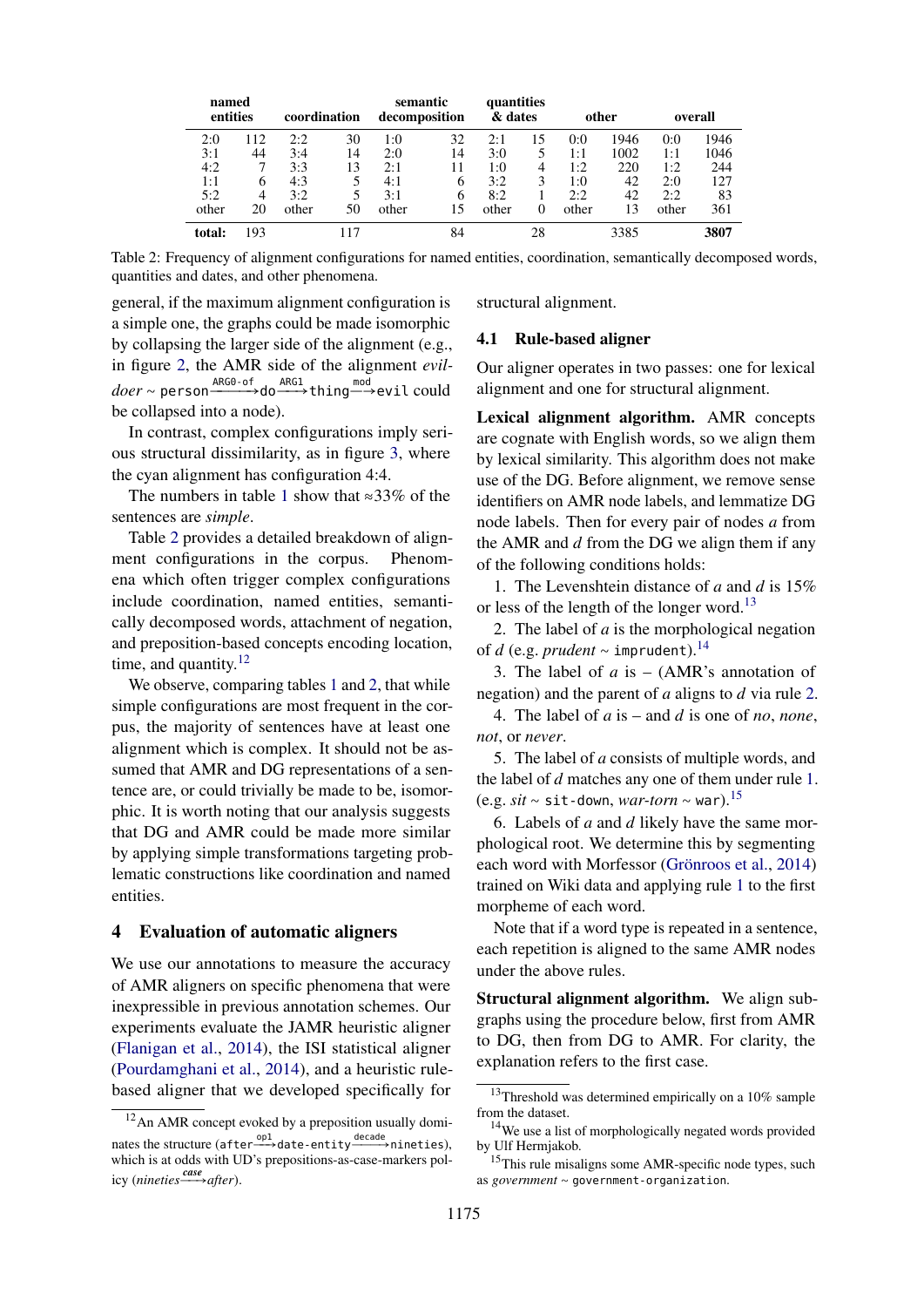|             |    |           |     | dataset |          |     |       |    |
|-------------|----|-----------|-----|---------|----------|-----|-------|----|
| aligner     |    | our       |     | ISI     |          |     | JAMR  |    |
| our         | 89 | 87<br>85. |     |         | 88 77 82 |     | 55 81 | 65 |
| ISI         | 71 | 70<br>68  |     | 96 85   | 90       | 47  | 67    | 55 |
| <b>JAMR</b> | 86 | 72.<br>63 | 95. | 66      | 78       | 92. | 85    | 88 |

Table 3: Lexical alignment (precision, recall, *F*1-score). Our *lexical* alignment algorithm does not use syntax.

*Local phase.* For every AMR edge *e<sup>a</sup>* whose endpoints are lexically aligned nodes  $a_1$  (aligned to  $d_1$ ) and  $a_2$  (aligned to  $d_2$ ), we attempt to align minimal and connected AMR and dependency subgraphs,  $a'$  and  $d'$ :

1. If there is a DG edge *e<sup>d</sup>* whose endpoints are *d*<sub>1</sub> and *d*<sub>2</sub>, then  $a' \leftarrow e_a$  and  $d' \leftarrow e_d$ .

2. Otherwise, let  $\pi_d$  be the shortest undirected path between  $d_1$  and  $d_2$ . If all lexically aligned nodes in  $\pi_d$  are aligned to  $a_1$  or  $a_2$ , then  $a' \leftarrow e_a$ and  $d' \leftarrow \pi_d$ .

3. Otherwise, let  $a''$  be the smallest subgraph covering all AMR nodes that are lexically aligned to nodes in  $\pi_d$ . If all the nodes in  $a''$  are aligned only to nodes in  $\pi_d$ , then  $a' \leftarrow a''$  and  $d' \leftarrow \pi_d$ .

4. Otherwise, the attempt is abandoned.

5. Finally, if the top node of  $a'$  has a parent node labeled with an entity type concept, extend *a'* to include the parent. (This step is performed only in the AMR-to-DG step.)

*Global phase.* The local phase might produce alignments that violate the Subsumption Principle (§2.3.1), so we filter them out heuristically. For every pair of structural alignments,  $\pi_d \sim \pi_a$  and  $\pi'_d \sim \pi'_d$  where  $\pi_a$  overlaps with  $\pi'_a$ , or  $\pi_d$  with  $\pi'_d$ , if the region of overlap is not itself an aligned subgraph, we prune both alignments.<sup>16</sup>

## 4.2 Experiments

We evaluate JAMR, ISI, and our aligner on two distinct tasks.

Lexical alignment. Lexical alignment involves aligning AMR nodes to words, a task all three systems can perform. We evaluate against three datasets: our own, the JAMR dataset (Flanigan et al., 2014), and the ISI dataset (Pourdamghani et al.,  $2014$ ).<sup>17</sup> Results (table 3) suggest that this task is already well-addressed, but also that there exist marked differences between how lexical alignment is defined in each dataset and that aligners are

prec., rec.,  $F_1$  prec., rec.,  $F_1$ lexical alignments using gold DGs using automatic DGs

| gold        |    |          | 79 73 76 |       | 70 63 66 |
|-------------|----|----------|----------|-------|----------|
| our aligner |    | 68 56 61 |          |       | 63 48 55 |
| ISI         |    |          | 65 50 57 |       | 58 44 50 |
| JAMR        | 71 |          | 41 52    | 61 34 | 44       |

Table 4: Structural alignment (§4.1) scores, with different sources of input lexical alignments. Scores are shown for gold standard and automatic UD trees.

fine-tuned to their dataset.

For our aligner, errors are due to faulty morphological analysis, duplicated words, and both accidental string similarity between AMR concepts and words and occasional lack of similarity between concepts and words that should be aligned.

Structural alignment. An important goal of our experiments is to establish baselines for the structural alignment task. While we cannot evaluate the JAMR and ISI aligners directly on this task, we can use the lexical alignments they output in place of the first pass of our aligner. The only dataset for this task is our own. The results (table 4) evaluate accuracy of structural alignments only and do not count lexical alignments.

The automatic alignments have lower coverage of AMRs than the gold alignments do: our best aligner leaves 13.3% of AMR nodes and 30.0% of AMR edges unaligned, compared to 0.07% and 2.8% in the gold standard. The aligner also leaves 39.2% of DG nodes and 47.7% of DG edges unaligned, compared to 28.6% and 34.8% in the gold standard. The relatively low F-score for the gold standard lexical alignments and DGs condition suggests that substantial improvements to our structural alignment algorithm are possible. The two most common reasons for low recall were missing one of the conjuncts in a coordinate structure and aligning structures that violate the principle of minimality.

Our corpus gives alignments between AMRs and gold standard dependency parses. To see how much performance degrades when such parses are not available we also evaluate on automatic parses.<sup>18</sup> Both precision and recall are substantially worse when the aligner relies on automatic syntax.

## 5 Improving error analysis for AMR parsers

Our corpus of manually aligned AMRs can be used to identify linguistic constructions which cause

<sup>&</sup>lt;sup>16</sup>This could be order-dependent since the removal of one alignment could trigger the removal of others, but our aligner does not account for this.

<sup>&</sup>lt;sup>17</sup>We remove span alignments in the JAMR dataset and edge alignments in the ISI dataset.

<sup>&</sup>lt;sup>18</sup>We use the CoreNLP dependency parser with settings as described in §3.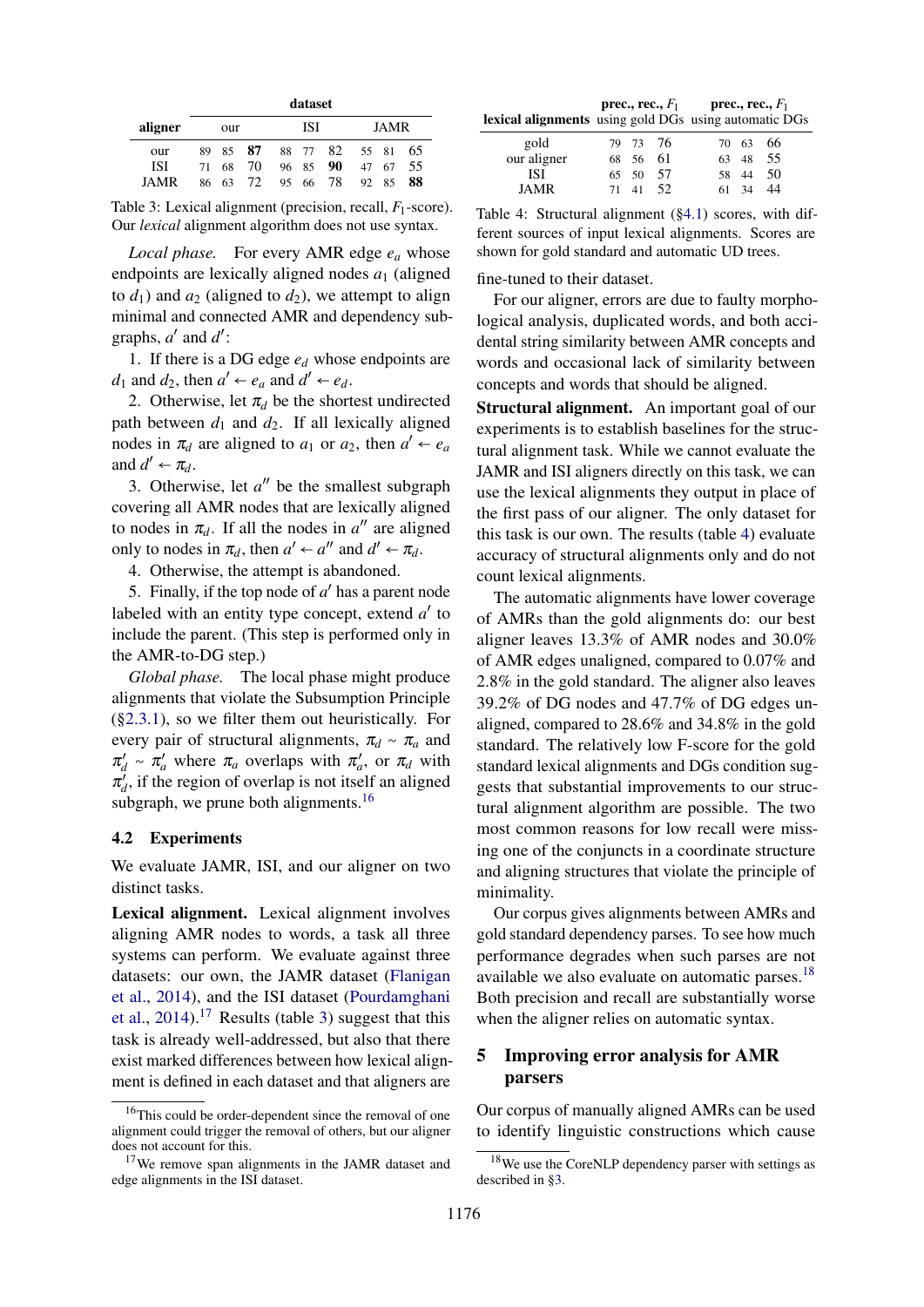| <b>UD</b> structure | missed     | mislabeled |  |  |
|---------------------|------------|------------|--|--|
| nsubj               | 103 (40%)  | 14(6%)     |  |  |
| $nmod + case$       | 74 (44%)   | 26 (16%)   |  |  |
| compound            | 55 (41%)   | 7(5%)      |  |  |
| amod                | 40 (26%)   | 9(6%)      |  |  |
| dobi                | 40 (33%)   | 6(5%)      |  |  |
| advmod              | 30 (39%)   | 7(9%)      |  |  |
| $cc + conj$         | 29 (57%)   | 4(8%)      |  |  |
| nmod                | $21(60\%)$ | 1(3%)      |  |  |

Table 5: Error analysis of the AMR parser of Damonte et al. (2017). Frequency of dependency structures aligned to AMR edges which the automatic AMR parser missed altogether or mislabeled; absolute count (% of all such aligned structures in the corpus).

problems for an AMR parser. We parsed the sentences from our corpus with the parser of Damonte et al.  $(2017).<sup>19</sup>$  We map the nodes of the resulting automatic AMRs to the gold AMRs using the smatch evaluation tool (Cai and Knight, 2013), and on the basis of this mapping identify those nodes and edges of the gold AMRs which are missing or mislabeled in the automatic AMRs.

We then measured the number and rate of erroneous AMR fragments associated with each UD relation or construction (table 5). The largest proportion of recall errors were for fragments associated with the subject relation, prepositional phrases, and nominal compounds. Focusing on the subject relation, we can further say that 69% of the missing or mislabeled edges have the gold label ARG0, 19% ARG1, and the rest are distributed amongst domain, ARG2, purpose and mod. Inspecting the errors we see that phenomena underlying them include pronominal coreference, sharing arguments between conjoined predicates, auxiliary verb constructions, and control and raising.<sup>20</sup>

Our corpus facilitates fine-grained error analysis of AMR parsers with respect to individual syntactic constructions. We release the code for the above analysis in order to encourage syntactically-informed comparison and improvement of systems.

## 6 Conclusion

We have presented a new framework and corpus for aligning AMRs to dependency syntax. Our data and analysis show that the vast majority of the semantics in AMR graphs can be mapped to the lexical and syntactic structure of a sentence, though current alignment systems do not fully capture this correspondence. The syntax–semantics

correspondences are often structurally divergent (non-isomorphic). Simple algorithms for lexical and structural alignment establish baselines for the new alignment task; we expect statistical models will be brought to bear on this task in future work. Our framework also facilitates syntactically-based analysis of AMR parsers. We release our data and code for the benefit of the research community.

## Acknowledgments

This work was supported in part by EU ERC Advanced Fellowship 249520 GRAMPLUS and EU ERC H2020 Advanced Fellowship GA 742137 SE-MANTAX.

We thank Sameer Bansal, Marco Damonte, Lucia Donatelli, Federico Fancellu, Sharon Goldwater, Andreas Grivas, Yova Kementchedjhieva, Junyi Li, Joana Ribeiro, and the anonymous reviewers for helpful discussion of this work and comments on previous drafts of the paper.

## References

- Yoav Artzi, Kenton Lee, and Luke Zettlemoyer. 2015. Broad-coverage CCG semantic parsing with AMR. In *Proc. of EMNLP*.
- Laura Banarescu, Claire Bonial, Shu Cai, Madalina Georgescu, Kira Griffitt, Ulf Hermjakob, Kevin Knight, Philipp Koehn, Martha Palmer, and Nathan Schneider. 2013. Abstract Meaning Representation for sembanking. In *Proc. of the 7th Linguistic Annotation Workshop and Interoperability with Discourse*.
- Emily M. Bender, Dan Flickinger, Stephan Oepen, Woodley Packard, and Ann A. Copestake. 2015. Layers of interpretation: On grammar and compositionality. In *Proc. of IWCS*.
- Roger Brown. 1973. *A first language: The early stages*. Harvard University Press.
- Shu Cai and Kevin Knight. 2013. Smatch: an evaluation metric for semantic feature structures. In *Proc. of ACL*.
- Danqi Chen and Christopher D. Manning. 2014. A fast and accurate dependency parser using neural networks. In *Proc. of EMNLP*.
- Wei-Te Chen and Martha Palmer. 2017. Unsupervised AMR-dependency parse alignment. In *Proc. of EACL*.
- Chenhui Chu and Sadao Kurohashi. 2016. Supervised syntax-based alignment between English sentences and Abstract Meaning Representation graphs. *arXiv preprint* http://arxiv.org/abs/1606.02126.

<sup>&</sup>lt;sup>19</sup>The overall smatch score of the parser on this dataset was 0.65.

 $20$ The missing edge counts include gold edges for which the parser failed to produce one or both endpoints.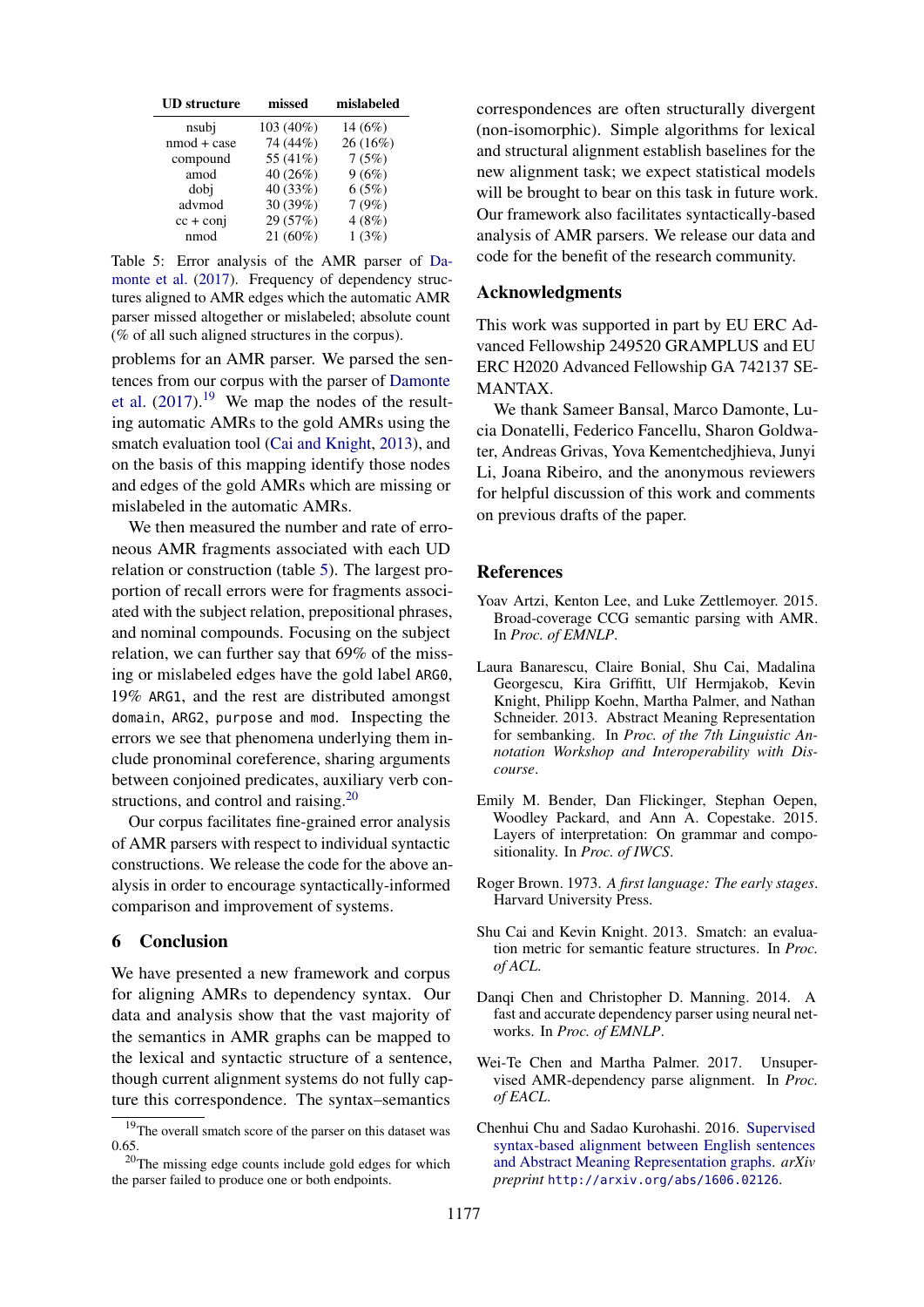- Marco Damonte, Shay B. Cohen, and Giorgio Satta. 2017. An incremental parser for Abstract Meaning Representation. In *Proc. of EACL*.
- Jeffrey Flanigan, Chris Dyer, Noah A. Smith, and Jaime G. Carbonell. 2016. Generation from Abstract Meaning Representation using tree transducers. In *Proc. of HLT-NAACL*.
- Jeffrey Flanigan, Sam Thomson, Jaime Carbonell, Chris Dyer, and Noah A. Smith. 2014. A discriminative graph-based parser for the Abstract Meaning Representation. In *Proc. of ACL*.
- Stig-Arne Grönroos, Sami Virpioja, Peter Smit, and Mikko Kurimo. 2014. Morfessor FlatCat: An HMM-based method for unsupervised and semisupervised learning of morphology. In *Proc. of COLING*.
- Daniel Hershcovich, Omri Abend, and Ari Rappoport. 2017. A transition-based directed acyclic graph parser for UCCA. In *Proc. of ACL*.
- Kevin Knight, Laura Baranescu, Claire Bonial, Madalina Georgescu, Kira Griffitt, Ulf Hermjakob, Daniel Marcu, Martha Palmer, and Nathan Schneider. 2014. Abstract Meaning Representation (AMR) Annotation Release 1.0. Technical Report LDC2014T12, Linguistic Data Consortium, Philadelphia, Pennsylvania, USA. https:// catalog.ldc.upenn.edu/LDC2014T12.
- Ioannis Konstas, Srinivasan Iyer, Mark Yatskar, Yejin Choi, and Luke Zettlemoyer. 2017. Neural AMR: Sequence-to-sequence models for parsing and generation. In *Proc. of ACL*.
- Geert-Jan M. Kruijff. 2006. Dependency grammar. In Keith Brown, editor, *Encyclopedia of Language and Linguistics (Second Edition)*, Elsevier, Oxford, pages 444–450.
- Christopher D. Manning, Mihai Surdeanu, John Bauer, Jenny Finkel, Steven J. Bethard, and David Mc-Closky. 2014. The Stanford CoreNLP natural language processing toolkit. In *Proc. of ACL System Demonstrations*.
- David Mareček, Martin Popel, Loganathan Ramasamy, Jan Štěpánek, Daniel Zeman, Zdeněk Žabokrtský, and Jan Hajič. 2013. Cross-language study on influence of coordination style on dependency parsing performance. Technical Report 49, ÚFAL MFF UK.
- Dipendra Kumar Misra and Yoav Artzi. 2016. Neural shift-reduce CCG semantic parsing. In *Proc. of EMNLP*.
- Joakim Nivre. 2005. Dependency grammar and dependency parsing. Technical Report MSI report 05133, Växjö University School of Mathematics and Systems Engineering, Växjö, Sweden.
- Stephan Oepen, Marco Kuhlmann, Yusuke Miyao, Daniel Zeman, Dan Flickinger, Jan Hajič, Angelina Ivanova, and Yi Zhang. 2014. SemEval 2014 Task 8: Broad-Coverage Semantic Dependency Parsing. In *Proc. of SemEval*.
- Barbara H. Partee. 2014. A brief history of the syntaxsemantics interface in Western formal linguistics. *Semantics-Syntax Interface* 1:1–20.
- Xiaochang Peng, Chuan Wang, Daniel Gildea, and Nianwen Xue. 2017. Addressing the data sparsity issue in neural AMR parsing. In *Proc. of EACL*.
- Nima Pourdamghani, Yang Gao, Ulf Hermjakob, and Kevin Knight. 2014. Aligning English strings with Abstract Meaning Representation graphs. In *Proc. of EMNLP*.
- Nima Pourdamghani, Kevin Knight, and Ulf Hermjakob. 2016. Generating English from Abstract Meaning Representations. In *Proc. of INLG*.
- Siva Reddy, Oscar Täckström, Michael Collins, Tom Kwiatkowski, Dipanjan Das, Mark Steedman, and Mirella Lapata. 2016. Transforming dependency structures to logical forms for semantic parsing. *Transactions of the Association for Computational Linguistics* 4:127–140.
- Sebastian Schuster and Christopher D. Manning. 2016. Enhanced English Universal Dependencies: an improved representation for natural language understanding tasks. In *Proc. of LREC*.
- Gabriel Stanovsky, Jessica Ficler, Ido Dagan, and Yoav Goldberg. 2016. Getting more out of syntax with PropS. *arXiv preprint* http://arxiv.org/ abs/1603.01648.
- Rik van Noord and Johan Bos. 2017. Neural semantic parsing by character-based translation: experiments with Abstract Meaning Representations. *arXiv preprint* http://arxiv.org/abs/1705.09980.
- Chuan Wang, Nianwen Xue, Sameer Pradhan, and Sameer Pradhan. 2015. A transition-based algorithm for AMR parsing. In *Proc. of NAACL-HLT*.
- Aaron Steven White, Drew Reisinger, Keisuke Sakaguchi, Tim Vieira, Sheng Zhang, Rachel Rudinger, Kyle Rawlins, and Benjamin Van Durme. 2016. Universal Decompositional Semantics on Universal Dependencies. In *Proc. of EMNLP*.
- Sheng Zhang, Rachel Rudinger, and Benjamin Van Durme. 2017. An evaluation of PredPatt and Open IE via stage 1 semantic role labeling. In *Proc. of IWCS*.

## A Details of alignment guidelines

## A.1 Lexical alignments

Names. In proper names, individual strings denoting words in the name are lexically aligned, but the entity as a whole is structurally aligned.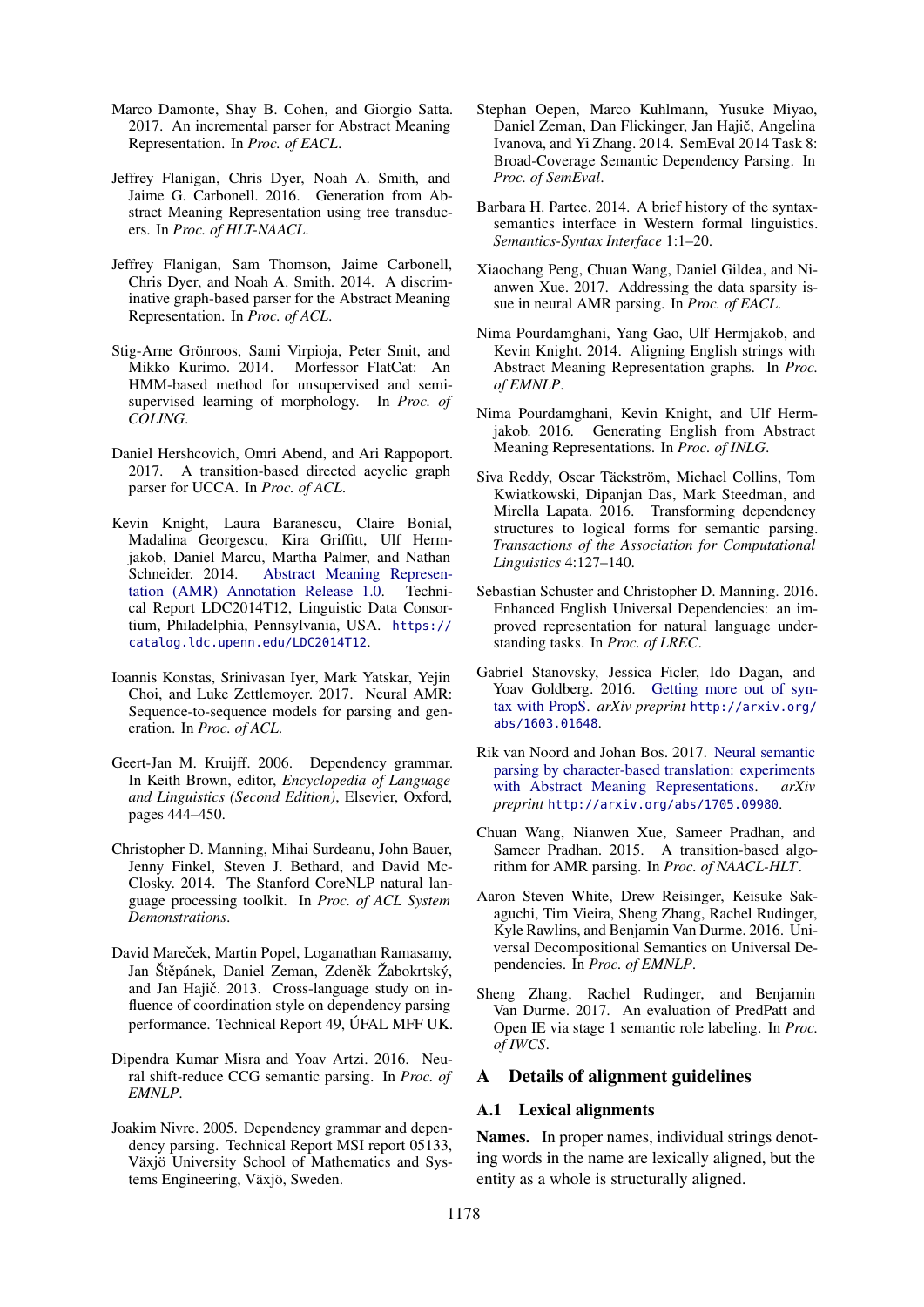Entity types. If the entity type is based on a common noun which occurs in the sentence, it is lexically aligned: e.g., *Jon, a clumsy man, has a cat* would involve the alignment *man* ∼ man. Most often, however, an entity type is not explicitly mentioned in the sentence and is taken from AMR's ontology of entity types (http://www.isi.edu/ ~ulf/amr/lib/ne-types.html), in which case it will not be lexically aligned.

Case marking and prepositions. The possessive marker *'s* and many prepositions participate in structural but not lexical alignments because they are inherently relational. However, we align a preposition if it carries sufficient lexical content to be included as an AMR node (e.g., the AMR for *The cat is under the table* would include under $\stackrel{\text{op1}}{\longrightarrow}$ table).

Wh-questions. The special concept amr-unknown aligns lexically to the wh-word whose referent is questioned. For multiword wh-expressions like *how much*, the expression is aligned structurally (not lexically) to amr-unknown.

Sentence mood. In AMR, non-wh questions are indicated by  $\frac{\text{mode}}{\text{mode}}$  interrogative, imperatives by mode<br>
The imperative, and exclamations/interjections by <sup>mode</sup> expressive. UD parses do not encode sentence mood, which can be conveyed by noncanonical word order (subject-auxiliary inversion for questions) or argument omission (subject omission for imperatives), rather than the presence of certain relations or words. Sometimes the sentence includes an appropriate alignment point, e.g. complementizers *whether* and *if* for interrogative, allowing for a lexical alignment. More often the parse has no obvious alignment point, and the constant interrogative, imperative, or expressive is left unaligned. $21$ 

## A.2 Structural alignments

Copulas. In UD, copulas are treated as modifiers of a predicate nominal or adjective, which is linked directly to the subject of the sentence via an *nsubj* dependency. We do not align copulas or the *cop* edge. Thus, in figure 3, there is a structural alignment between *general* ←bottle and the AMR subgraph connecting the lexically aligned nodes.

Control. The subject of the control verb and the controlled predicate are connected by the *nsubjxsubj* edge, which can be structurally aligned with the corresponding AMR argument relation, as in e.g. figure 2.

Relative clauses. In enhanced UD the noun governing a relative clause and the embedded predicate are linked by edges in both directions: a "surface syntax" *acl-relcl* edge headed by the noun, and a "deep syntax" edge such as *nsubj*, *dobj*, *iobj*, or *nmod* headed by the embedded predicate. Each participates in a structural alignment with the corresponding AMR subgraph. The relative pronoun is left unaligned.

Coordination. Coordination does not naturally lend itself to analysis with dependencies, and different dependency grammar traditions offer different approaches (Nivre, 2005; Mareček et al., 2013). UD follows the Stanford style, where the first conjunct serves as the head of the remaining conjuncts, and the conjunction is a dependent of one of the conjuncts.<sup>22</sup> In AMR the conjunction heads all the conjuncts (Prague style). In light of this mismatch, we use a subgraph alignment to group the conjunction with its conjuncts on each side. A simple example is illustrated in figure 2. A quirk of UD's approach to coordination is that it does not distinguish modifiers of the first conjunct from modifiers of the coordinate structure as a whole. The basic UD parse of *her glee and greed* is therefore ambiguous. We rely on an extra edge in the enhanced parse between *her* and *greed* to establish an alignment for the AMR edge greed $\xrightarrow{\text{ARG0}}$  person.

The coordination in figure 3 is more complex: the coordinated modifier *defense and security* distributes over *capabilities* (i.e., there are two kinds of capabilities). In the enhanced parse, *defense* and *security* are both attached as modifiers of *capabilities*. This is expressed semantically via duplicate AMR nodes labeled capable, each receiving different modifiers corresponding to different conjuncts. Independent of coordination, the two capable nodes also share a common argument, nation. The three syntactic modifiers give rise to three subgraph alignments, and the subgraph alignment covering the coordinate structure (cyan in the figure) envelops two of these. Ellipsis construc-

<sup>21</sup>Among the UD community there has been discussion of possibly adding sentence-level marking of mood (https:// github.com/UniversalDependencies/docs/issues/458), which could provide a convenient alignment point.

 $^{22}$ In UD version 1, and therefore the examples in this paper, the conjunction attaches to the first conjunct, whereas in version 2 it attaches to the next successive conjunct (http: //universaldependencies.org/v2/summary.html).